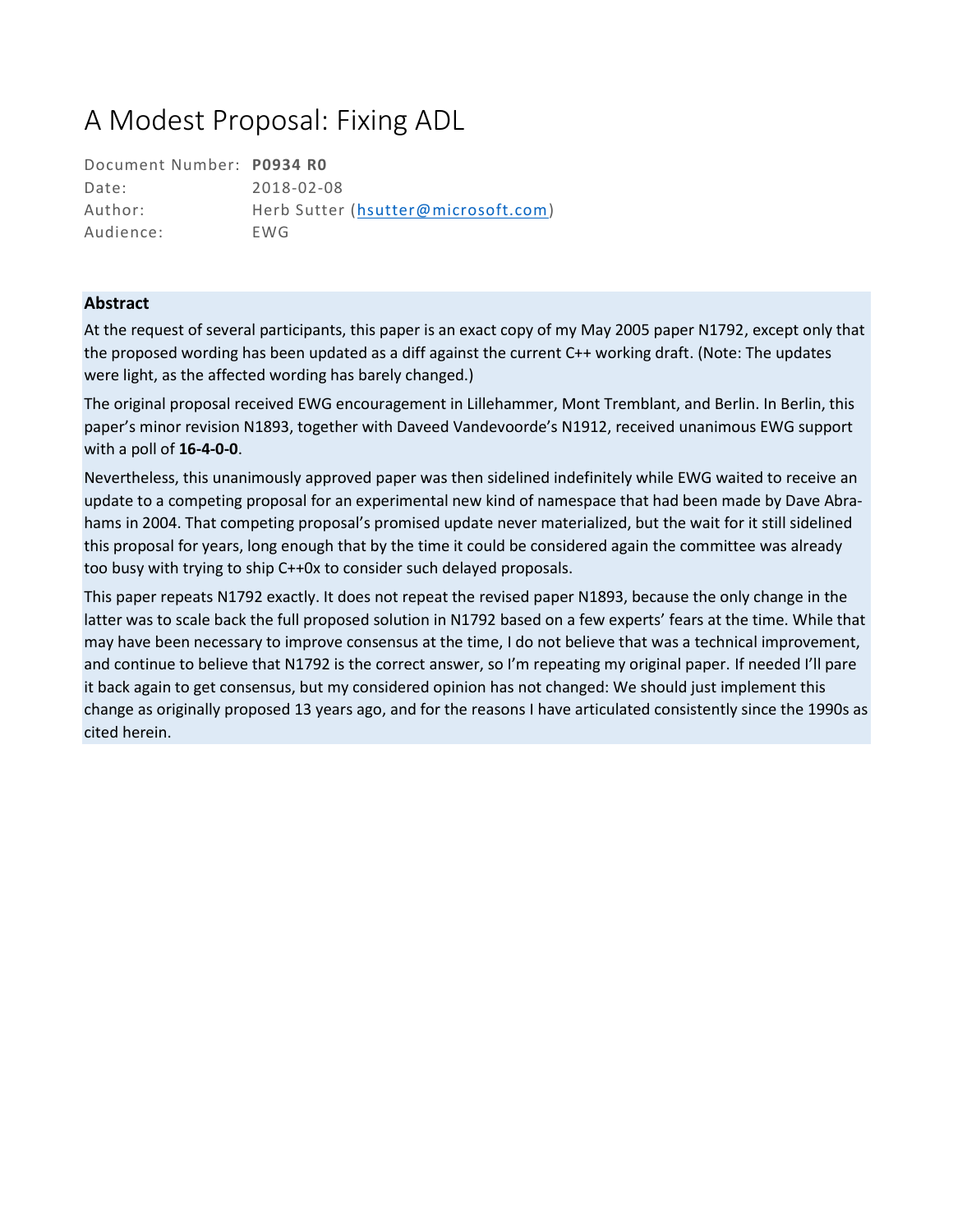| Doc No:   | SC22/WG21/N1792<br>$I16/05-0052$            |
|-----------|---------------------------------------------|
| Date:     | May 1, 2005                                 |
| Project:  | JTC1.22.32                                  |
| Reply to: | <b>Herb Sutter</b><br>hsutter@microsoft.com |

# **1. A Modest Proposal: Fixing ADL**

ADL is widely known to be an essential feature. On the other hand, it is also unarguably a source of many subtle problems.

This paper first reviews why ADL is a good idea. That's important, because some critics believe ADL is "a bad idea to begin with" [Anon], completely wrongheaded in concept in the first place. They're wrong; ADL is simply a necessary result of having a language that supports both namespaces and nonmember functions, especially when some functions that clearly are part of a type's public interface (e.g., operator << ) are required to be nonmembers.

This paper then summarizes characteristic examples of the real problems that arise in practice with ADL, shows their common root cause in that ADL is overeager, and proposes a minor refinement to ADL that I believe solves all of the reported problem cases, and does so without any change to the standard library (even though it's still all in one namespace). The proposed change can cause some existing code to fail to compile, and I will assert that such code is either broken already (i.e., that it compiled was probably a bug, not a feature) or should probably already have been using a qualified name (and the only change required is to add the missing qualification).

# **2. Background**

#### **2.1. Why ADL**

Specifically, ADL exists to treat nonmember and member name lookup more uniformly.

The principle behind ADL is that if you call member functions they naturally "come along" with an object for name lookup:

*// Example 2 //*

#### o.f(); *// look into the scope of o's type, no "using" needed*

and nonmember functions can be equally part of the interface and should be treated the same way:

f(o); *// look into the namespace containing o's type, no "using" needed*

because some functions on a type must be nonmembers (notably operators << and >>) and clearly ought to be first-class members of the type's interface. Languages like C# and Java don't have this problem only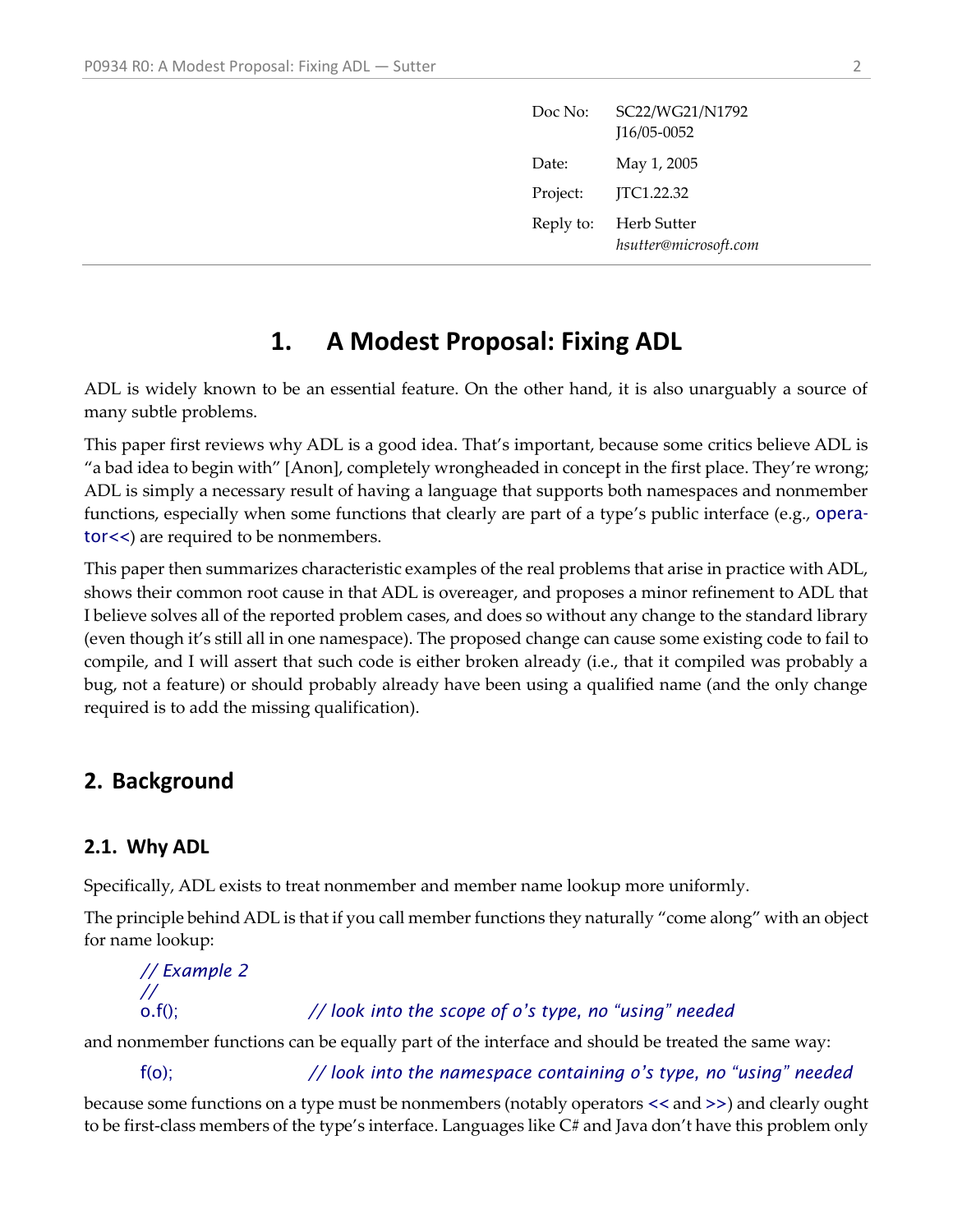because there are no nonmember methods. ADL exists because people realized that the nonmember function parts of a type's interface ought to "come along for the ride" and be naturally usable just as the member functions already come along for free (because of the .mf() and  $\rightarrow$ mf() syntax which implies the scope of the object's type).

There is a clear need for nonmember function names to be looked up in the scope of an argument's type's declaration. The canonical example is that otherwise the usual "Hello, world" wouldn't compile, because the required operator<< is declared in namespace std:

```
// Example 1
//
#include <iostream>
int main() {
  std::cout << "Hello, world" << std::endl; // error, without ADL
}
```
Absent ADL, the choices to fix Example 1 would be: a) to qualify the << call (e.g., std::operator<<( std::cout, "Hello, world" );) which defeats the purpose of operator overloading; b) to write a usingdeclaration for std::operator<< which would pull in all the other << functions as well (e.g., the ones that work on iterators); or c) to write a using-directive for std (some people still really detest the latter, and although I don't agree with that I do think it would be embarrassing if that was the only reasonable way to make this code work).

For more discussion on why ADL is desirable, see [Sutter 2000] Items 31-34. In particular, the key guiding principle in those Items is the following:

*"The Interface Principle For a class X, all functions, including free functions, that both (a) "mention" X, and (b) are "supplied with" X* [i.e., are in the same namespace as X] *are logically part of X, because they form part of the interface of X."*

For example, clearly the std::operator<< template that takes basic\_string parameters, which cannot be a member function, is nevertheless just as much a part of the supplied interface of basic\_string as are basic\_string's member functions operator+, find, etc. They are all part of the algebra of operations that "come in the box" of things that you can do with basic\_string objects. Equally clearly, not every nonmember function that happens to mention basic\_string is part of the interface; for example, a random function void f(std::string) in a client's namespace is not part of the supplied interface of basic\_string. (See [Sutter00] for further justification of the IP.)

It is precisely because ADL is valuable, and because of the principle underlying it, that [Sutter/Alexandrescu 2005] includes the Item:

*"57. Keep a type and its nonmember function interface in the same namespace."*

# **2.2. Why Not ADL**

But it is precisely because ADL is overeager that [Sutter/Alexandrescu 2005] also includes the Item: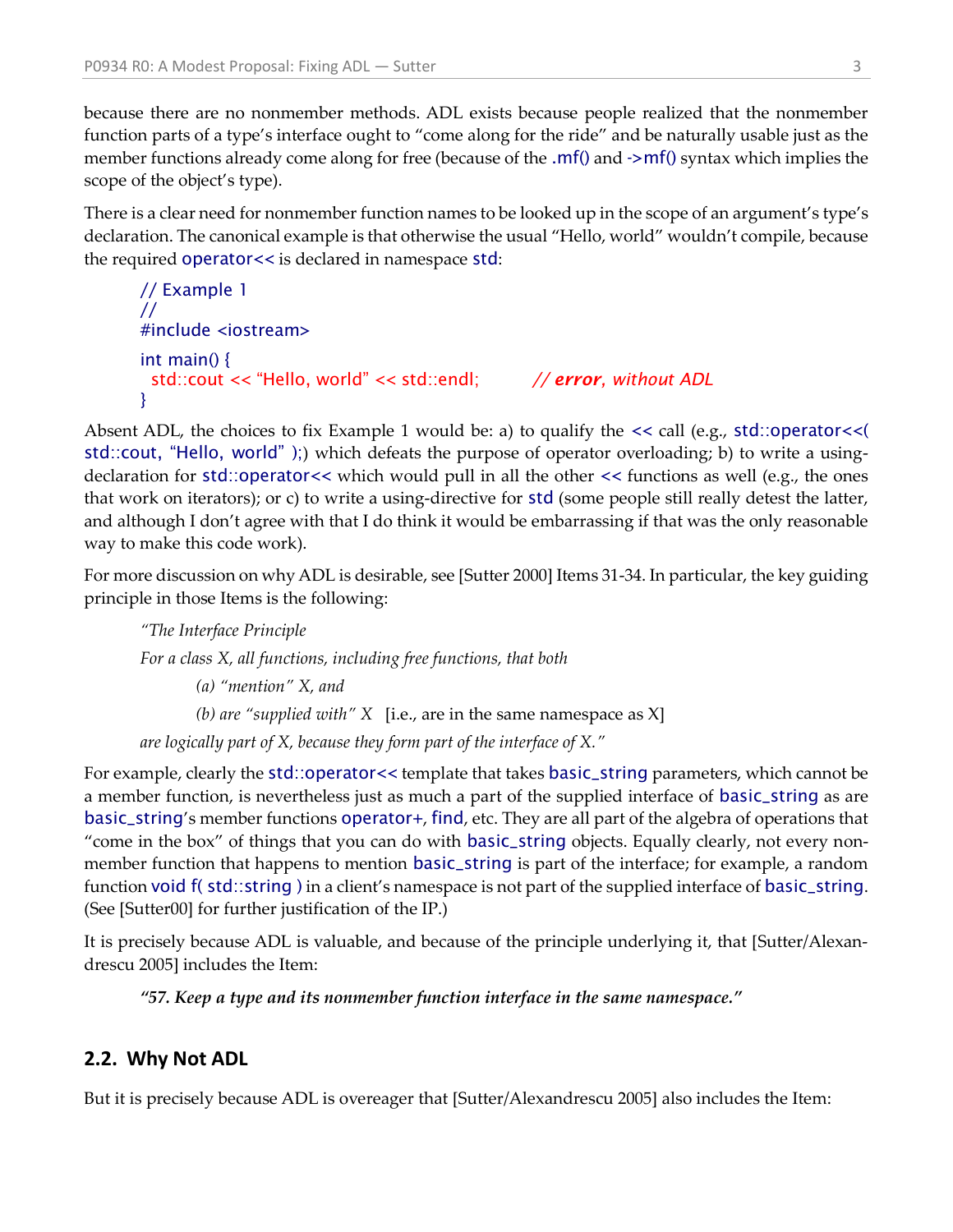#### *"58. Keep types and functions in separate namespaces unless they're specifically intended to work together."*

This paper will point out that Item 58 above exists precisely and only to avoid the one problem with ADL that this paper would resolve. This paper's proposal would render Item 58 above obsolete, and I consider that a good thing.

The error in ADL is that it pulls in all functions in the namespace of the type, rather than only the functions that were part of the interface of the type (i.e., those that specifically mention the type). In Example 2, you don't want to look up all f's, only those that operate specifically on O's type. That is precisely where the approximation diverges from the Interface Principle, and where the problems with ADL come from.

When ADL looks up too much, unintended and unwanted names are found, causing us to select the wrong function (in the case when the function found via ADL is a better match, which usually happens with unconstrained templates) or to give deeply mysterious error messages.

# **3. Problem Examples**

### **3.1. Unspecified behavior for simple code: N1691, Example 1**

[Abrahams 2004] started with the following example.

```
// Example 2.1
//
#include <vector>
namespace user {
  typedef std::vector<Customer*> index;
  // copy an index, selecting deep or shallow copy for Customers
  void copy( index const&, index&, bool deep );
  void g( index const& x ) {
   copy(x, x, false); // legal? not specified by the standard
  }
}
```
The analysis in [Abrahams 2004] was that, because the argument x has a type declared in namespace std, ADL reaches over and considers std::copy — and std::copy happens to be a better match.

That can be true, but there's more: The standard doesn't say at all what the effect of this code will be, because whether ADL will find std:: copy or not depends on whether <vector> includes <algorithm>, which is left up to the implementation. I view it as deeply embarrassing that Example 2.1 is nonportable code.

Under this paper's proposal, the Example 2.1 code would be well-specified and call user::copy.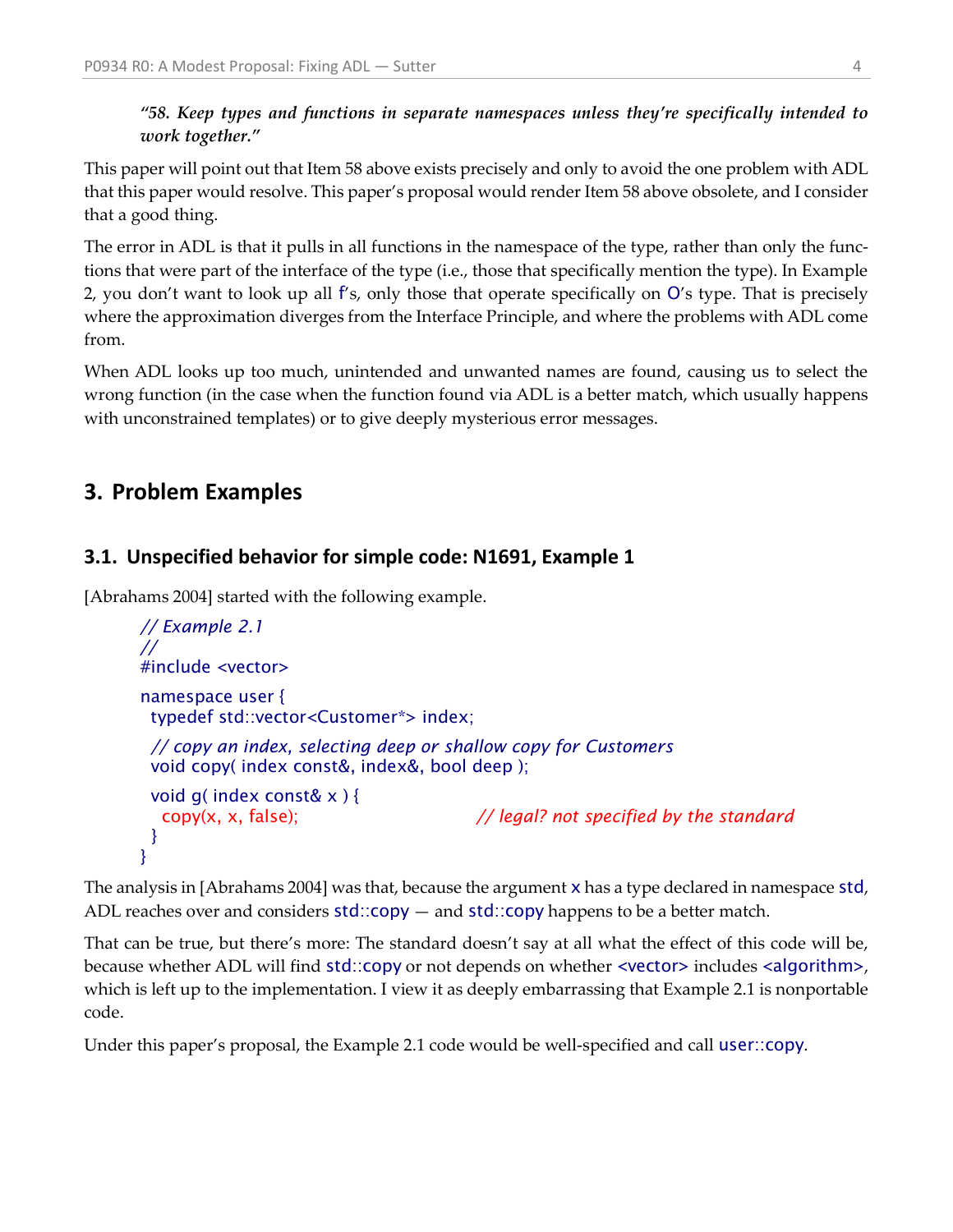## **3.2. N1691, Example 2**

[Abrahams 2004] also contained this example, which also unintentionally looks up an unconstrained template via ADL, and again finds it to be a better match:

```
// Example 2.2
//
#include <tr1/shared_ptr>
#include <tr1/tuple>
namespace communications {
  class Channel;
}
namespace user {
  typedef tr1::shared_ptr<communications::Channel> pipe;
  // Connect p2 to the output of p1
  tie( pipe const& p1, pipe& p2 );
  void g( pipe p1, pipe p2 ) {
   tie(p1, p2); // oops, calls tr1::tie
  }
}
```
Under this paper's proposal, the Example 2.2 code would be well-specified and call user::tie.

## **3.3. Hiding: Hinnant's example**

Howard Hinnant once sent me an example similar to 2.3, showing the problem isn't just better matches:

```
// Example 2.3
//
#include <utility>
#include <cstdio>
typedef std::pair<int, int> Coordinate;
unsigned distance( Coordinate, Coordinate );
namespace N {
 void f() {
  Coordinate c1 = ..., c2 = ...; distance( c1, c2 ); // legal? not specified by the standard
  }
}
```
This causes problems depending on whether <algorithm> is also included (separately by the programmer, or indirectly via <utility> which is unspecified). If <algorithm> is included, ADL finds std::distance to be a candidate

<span id="page-4-0"></span>Under this paper's proposal, the Example 2.3 code would be well-specified and call ::distance.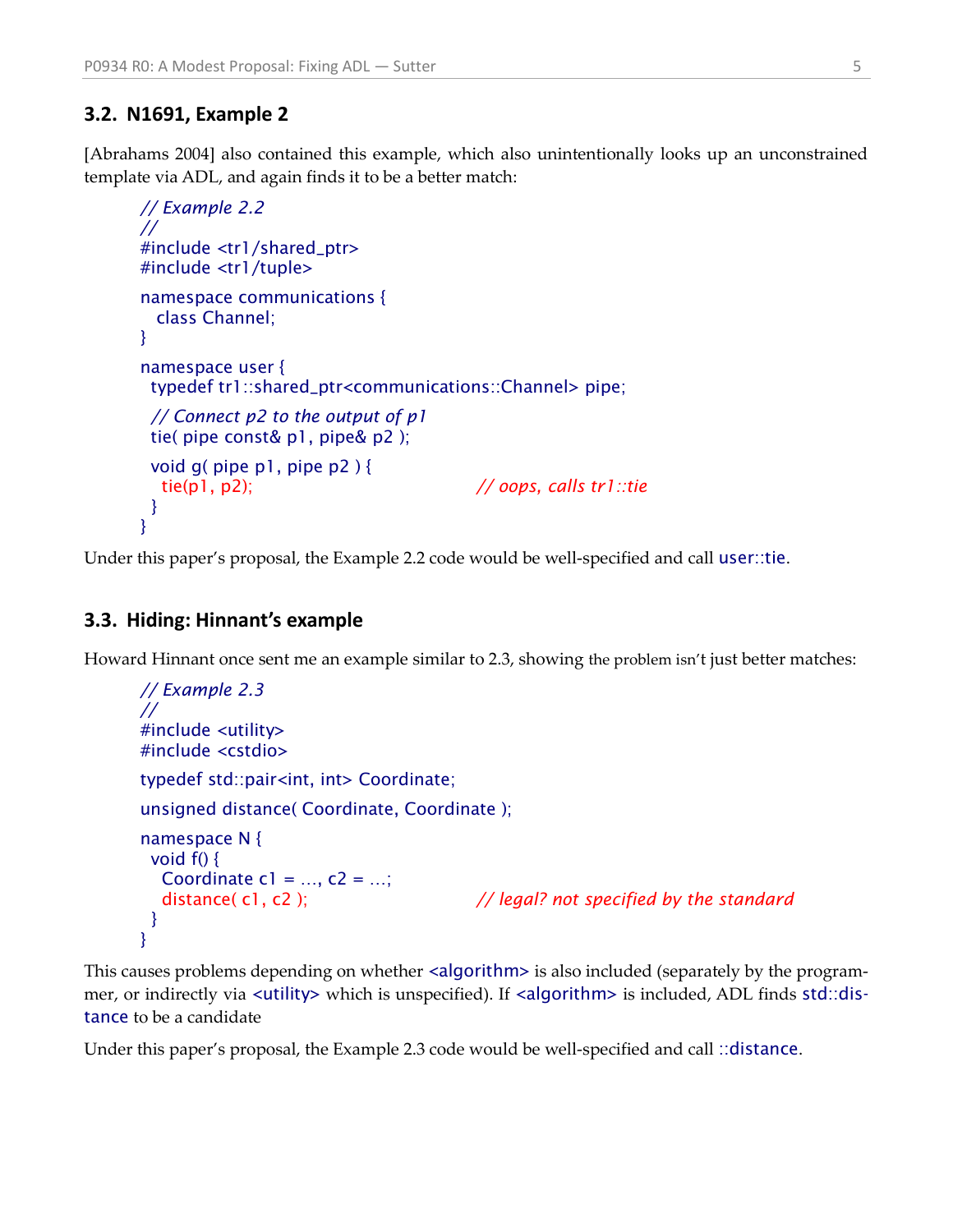#### **3.4. Toward hilarity: [Sutter00] Item 34, Example 1**

This is actual user code from the field:

```
// Example 2.4
//
// In some library header:
//
namespace N { class C {}; }
int operator+( int i, N::C ) { return i+1; }
// A mainline to exercise it:
//
#include <numeric>
int main() \{ N::C a[10];
  std::accumulate( a, a+10, 0 ); // legal? not specified by the standard
}
```
Will the above code compile? Again, the standard doesn't say, which is awful.

On one popular compiler, the above code generated the following clear and helpful error:

```
'class std::reverse_iterator<`template-parameter-1',`template-parameter-2',`template-
parameter-3',`template-parameter-4',`template-parameter-5'> __cdecl std::operator 
+(template-parameter-5,const class std::reverse_iterator<`template-parameter-1',`tem-
plate-parameter-2',`template-parameter-3',`template-parameter-4',`template-parame-
ter-5'>&)' : could not deduce template argument for 'template-parameter-5' from 'int'
```
binary '+' : no global operator defined which takes type 'class N::C' (or there is no acceptable conversion)

The programmer was completely befuddled, because he hadn't mentioned reverse\_iterator anywhere. This is the kind of thing that makes people think about switching to Java. Or assembler.

I analyzed this code six years ago, but here in summary again is the reason. Inside std::accumulate we find code like this:

```
namespace std {
  template<class Iter, class T>
  inline T accumulate( Iter first, Iter last, T value ) {
  while( first != last ) {
      value = value + *first; // ***
      ++first;
     }
   return value;
  }
}
```
The program is actually calling std::accumulate<N::C\*,int>. In the marked line, the expression value + \*first causes the compiler to look for an operator+ that takes an int and an N::C (or parameters that can be converted to int and N::C). Even though there is exactly such an operator+(int,N::C) at global scope, the problem is that the compiler may or may not be able to see the global one—depending on what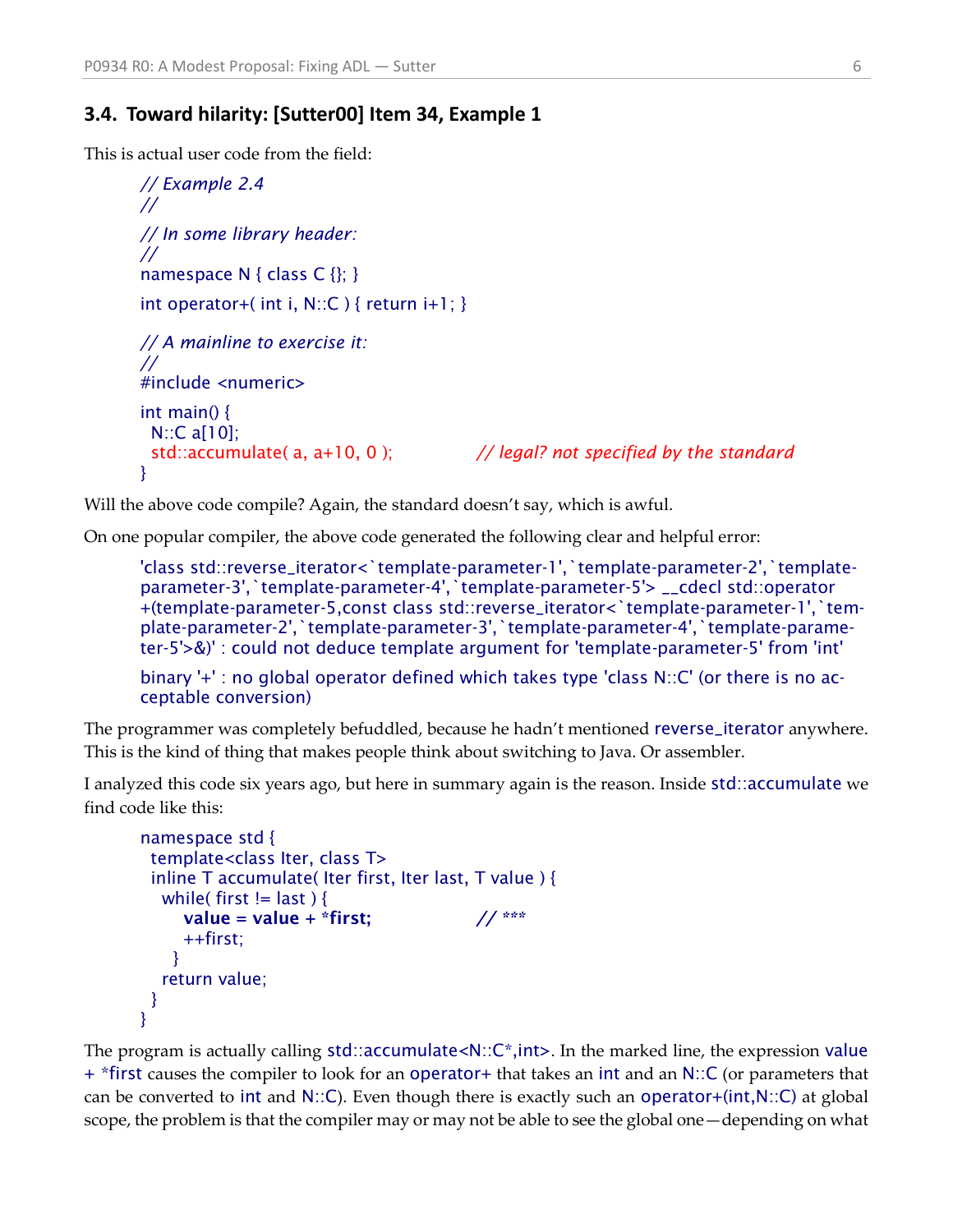other functions have already been seen to be declared in namespace std at the point where std::accumulate<N::C\*,int> is instantiated.

In short, whether the user's code will compile depends entirely on whether this implementation's version of the standard header <numeric>: a) declares an operator+ (any operator+, suitable or not); or b) includes any other standard header that does so. The implementation that produced the above error message happened to have a <numeric> that transitively included an operator+ on reverse\_iterators. Bang.

Granted, the programmer is partly at fault here: The programmer should have obeyed the advice in [Sutter/Alexandrescu 2005] Item 57 to "keep a type and its nonmember function interface in the same namespace." If he had done that by putting the operator also into namespace N, ADL would also have found his operator and it would have been a better match, no sweat.

But although the programmer gets part of the blame, it's still awful that our standard doesn't even say whether this program compiles or not. Under this paper's proposal, the standard would guarantee that the code will compile and call ::operator+, although the user still ought to put the operator into the namespace of the type anyway instead of littering the global namespace. (Although this paper's change would let Example 2.4 work as written even with the programmer's operator+ not in namespace N, see sectio[n 4.1](#page-10-0) for potential problems with the strategy of putting these operators into the global namespace; it's still not recommended because it makes them liable to plain old scope hiding.)

Under this paper's proposal, the Example 2.3 code would be well-specified and call ::operator+(int,N::C).

### **3.5. Toward abject dismay: A final killer example, on the road to perdition**

This example comes straight from comp.lang.c++.moderated. It is similar to Example 2.4, but it's a bit more subtle.

```
// Example 2.5
//
#include <vector>
namespace N {
 struct X \};
  template<typename T>
  int* operator+( T , unsigned )
   { static int i ; return &i ; /* just to stub in the function body */ }
}
int main() {
  std::vector< N::X > v(5);
 v[0] ;
}
```
Question: Will this program compile? Answer: Maybe yes, maybe no, and when it fails it fails for different and unrelated reasons on different combinations of compilers and standard library implementations.

First, just to acknowledge it and get it out of the way: Is this the programmer's fault (pilot error)? After all, it's true that he did write an unconstrained template. But, well, so does namespace std… therefore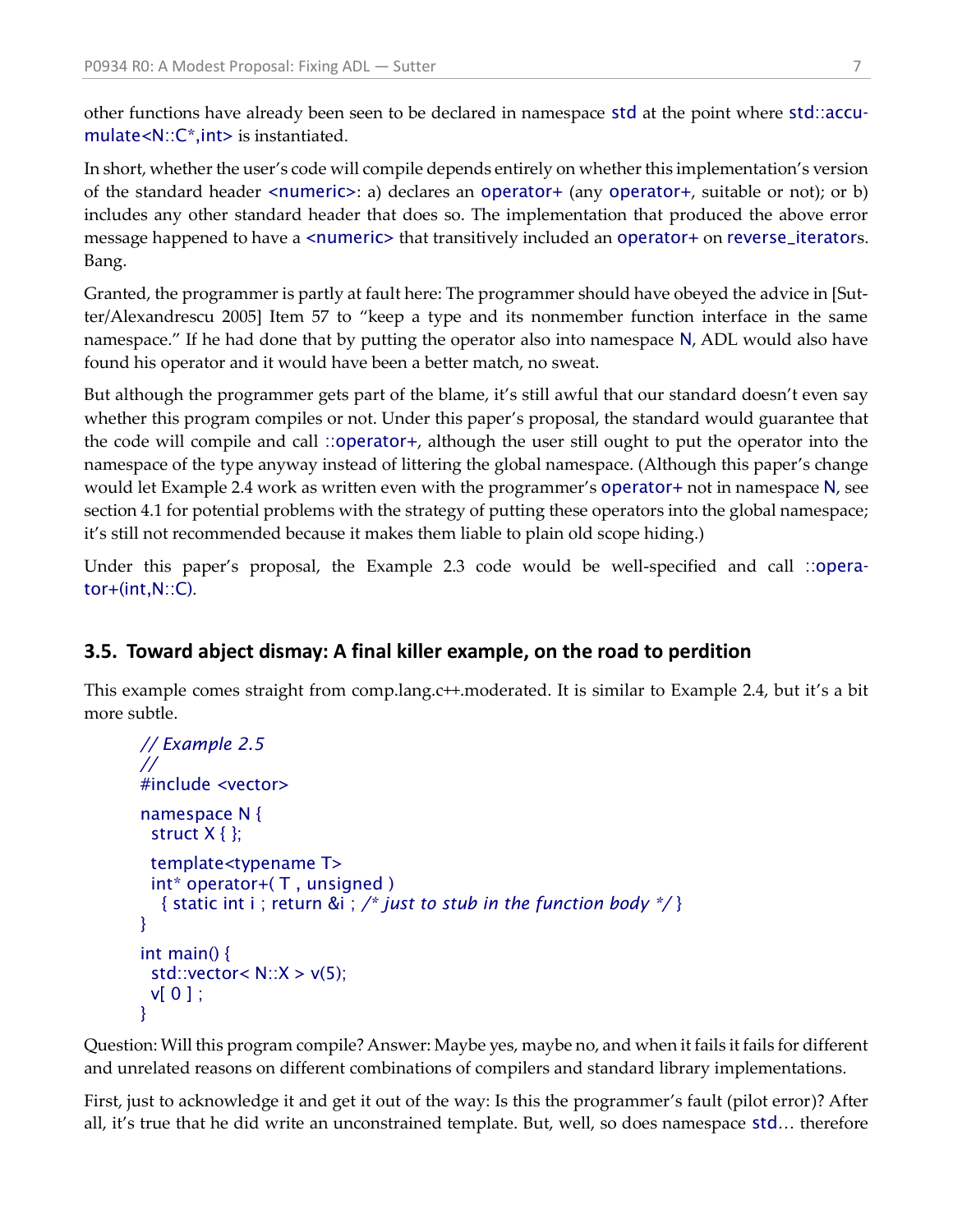either he's in good company, or it's the pot calling the kettle black. (He did put it the operator template into his own namespace, after all, so he's clearly trying to be a good citizen and play nice.) So no, we can't just blame the programmer here.

I'll demonstrate the problems by extracting code and showing analysis for both libstdc++ 3.2 and Dinkumware 3.13, and why they fail (always or sometimes) and why. Let's first look at an edited extract from libstdc++ 3.2:

```
// An extract from libstdc++ 3.2, distilled and edited
//
namespace __gnu_cxx {
  template<typename T> class __normal_iterator {
  public:
    __normal_iterator operator+(const long& __n) const {…}
  };
}
namespace std {
  template <class T> class vector {
  public:
   typedef __gnu_cxx::__normal_iterator<T> iterator;
  iterator operator[](unsigned _{-}n) { return iterator() + _{-}n; }
  };
}
```
In this case, we can lay the blame squarely at the feet of ADL. This is a true case of "ADL Bites," because under the current rules N *is* an associated namespace of **\_\_normal\_iterator**<N::X>, so N::operator+<N::X>( unsigned ) should be considered, and it happens to be a better match.

So is it the library implementer's fault? Yes, the library implementer could have written the code more defensively. But why should be have to? (This goes to the heart of Abrahams' argument in [Abrahams 2004].) I think it would be hard to seriously lay the main blame at the library writer's feet here.

But what about a library that *is* written to avoid ADL? From Dinkumware 3.13:

```
// An extract from Dinkumware 3.13, distilled and edited
//
namespace std {
  template<class T> struct _Ranit { };
  template<class T> class vector {
  public:
   class iterator : public _Ranit<T> {
    public:
     iterator operator+(int) const { return iterator(); }
    };
   iterator operator[](unsigned _Pos) { return iterator()+_Pos; }
  };
}
```
Compiling this code under various compilers produces various results. This is a case of "Compiler Bugs Bite," because N is *not* an associated namespace of std::vector<N::X>::iterator (the \_Ranit<T> base doesn't matter). But all shipping versions I tried of Gnu g++ (up to 3.4.3) and Microsoft VC++ (up to 7.1)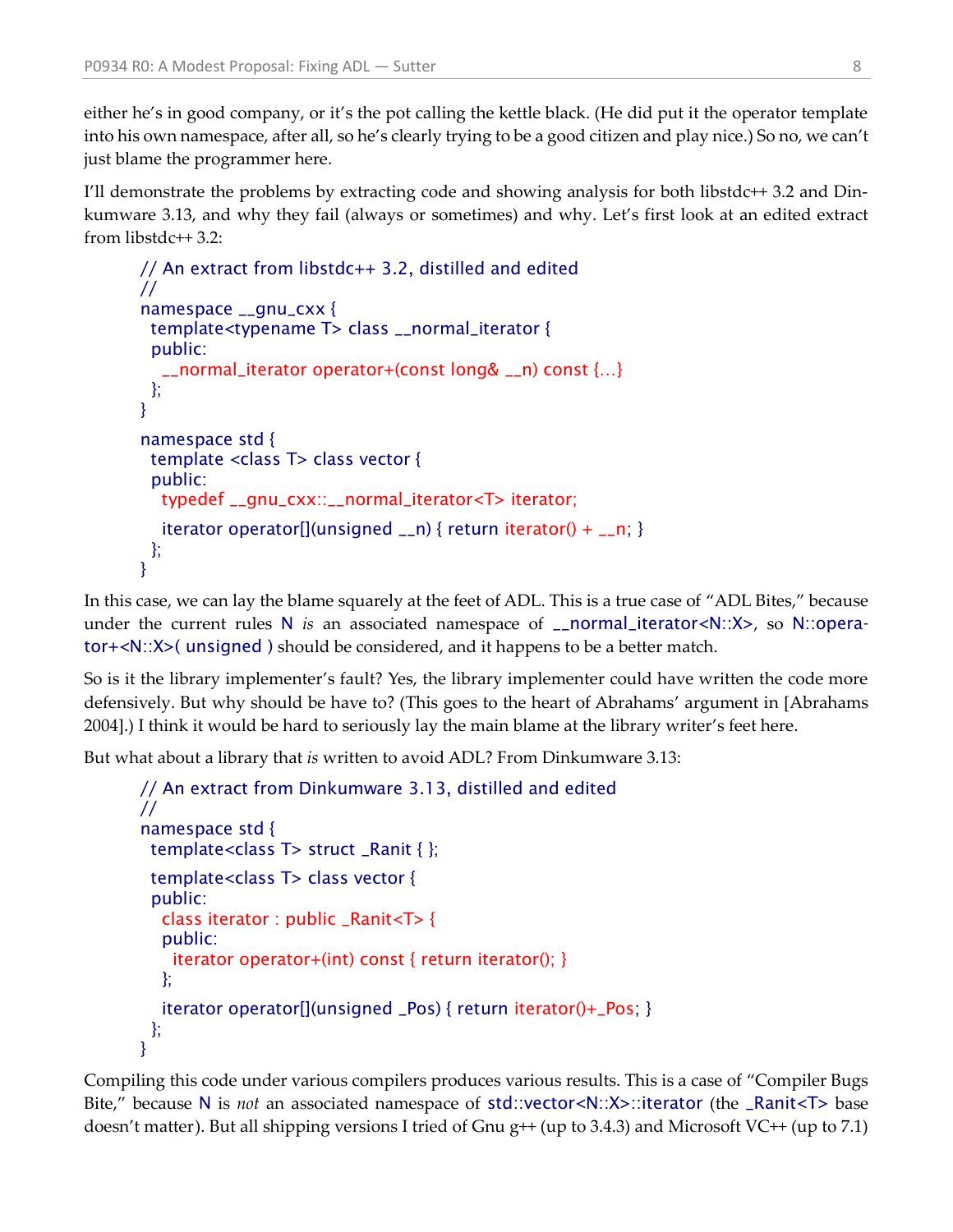do incorrectly find it. Comeau 4.3.3 and the current beta of Microsoft VC++ 8 are two compilers that correctly do not find it.

An even simpler variant:

```
namespace std {
  template<class T> class vector {
  public:
   class iterator { // removed inheritance from _Ranit<T>
   public:
    iterator operator+(int) const { return iterator(); }
   };
   iterator operator[](unsigned _Pos) { return iterator()+_Pos; }
  };
}
```
This workaround prevents incorrect ADL on some of the incorrect compilers, but not others which even here still consider N an associated namespace. So there are two different compiler bugs at work here: Incorrectly looking into the namespace of a base class template argument, and incorrectly looking into the namespace of an enclosing class template argument.

Interestingly, Example 2.5 compiled fine on other compilers and standard library implementations, including overlaps with the above-mentioned compilers and libraries. Why did it work there? Here's a sampling:

- **STLport, libcomo, Borland's Rogue Wave version:** In these implementations, when I tried them, vector<T>::iterator is just  $T^*$ , so the operation is  $T^*+val$ , not iter+val. Why does that make everything okay? Because ADL still looks into namespace N, but N::operator+<T\*>(T\*,unsigned) is not found because it doesn't exist – you can't replace the builtin operator+ for pointers, so a general operator+ template won't generate it! (Note: Always using raw pointer iterators isn't a "solution"… there are important benefits to having iterators of class type, e.g., "safe STL" iterator checks.) But surely "because you don't replace built-in operators" is an *extremely* subtle reason to rely on for why these implementations didn't break on this example.
- Metrowerks: Metrowerks's vector<T>::iterator can be configured to be many things, including T\* and \_\_debug\_iterator<vector<T>, T\*>. But operator[] always does "data() + n" (not iterator() + n) – so again that's always  $T^*$ +val, not iter+val.

Clearly, neither the standard nor the implementations have been in great shape when it comes to ADL. Those that fail do so for completely unrelated reasons. Those that work escape the brink for exceedingly subtle reasons. This isn't a great place to be.

The good news is that this is easy to fix in the standard, and that the fix in the standard will make it easier (not harder) for implementations to conform correctly.

Under this paper's proposal, the Example 2.5 code would be well-specified and would not consider the user-supplied template in namespace N.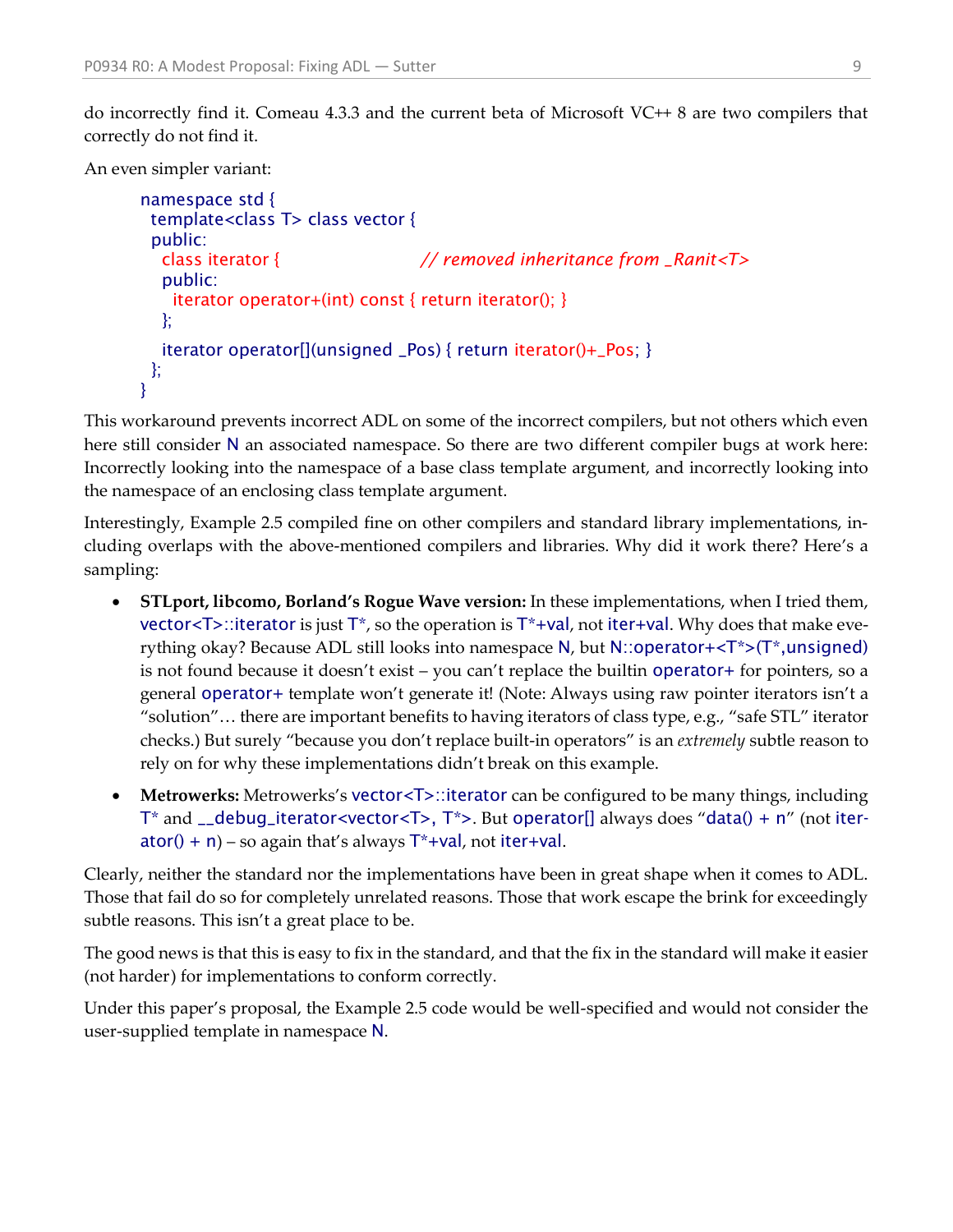## **3.6. Pointers as iterators**

Most people agree that ADL looks up too much, as already shown.

Some people, however, feel that ADL doesn't look up *enough*. Specifically, pointers (which can be used as iterators) have no associated type and therefore can't trigger ADL like a full iterator type can do. This is an inconsistency between pointers, which are supposed to be iterators over arrays, and other iterators. For example:

```
// Example 2.6 (a): Today's situation
//
// code in some other namespace:
int a[10];
int *astart = &a[0], *aend = &a[6];
std::copy( astart, aend, ostream_iterator<int>( cout, " " ) ); // qualification required
vector<int> v;
vector<int\ge::iterator vstart = v.begin(), vend = v.end();
copy( vstart, vend, ostream_iterator<int>( cout, " " ) ); // qualification NOT required
```
With pointers, std::copy is not looked up by ADL because a pointer has no associated namespaces.

With std::vector::iterators, std::copy is looked up by ADL because a pointer has no associated namespaces.

I agree this is inconsistent behavior between pointers and UDT iterators, but I believe that the problem is not that pointers don't trigger ADL, but that UDT iterators *do* trigger ADL; that is, ADL lets you get away with not qualifying  $std::copy - it$  would be consistent to require that a call to  $std::copy$  be qualified (copy is after all a general-purpose function template, and not merely a part of the interface of a specific iterator typ).

In particular, notice that qualification is already required not only for pointers but also for every userdefined iterator type:

```
My::Container<int> m;
My::Container < int >::iterator mstart = m.begin(), mend = m.end();
std::copy( mstart, mend, ostream_iterator<int>( cout, " " ) ); // qualification required
```
So the inconsistency really is that ADL still pulls in too much, giving unwarranted "convenience" to the standard library's own iterator types in namespace std (and to any iterators a vendor might also add to std).

This paper's position is that the desirable outcome would be:

```
// Example 2.6 (b): Under this proposal…
//
// code in some other namespace:
int a[10];
int *astart = \&a[0], *aend = \&a[6];
std::copy( astart, aend, ostream_iterator<int>( cout, " " ) ); // qualification required
vector<int> v;
vectors(int)::iterator vstart = v.begin(), vend = v.end();
```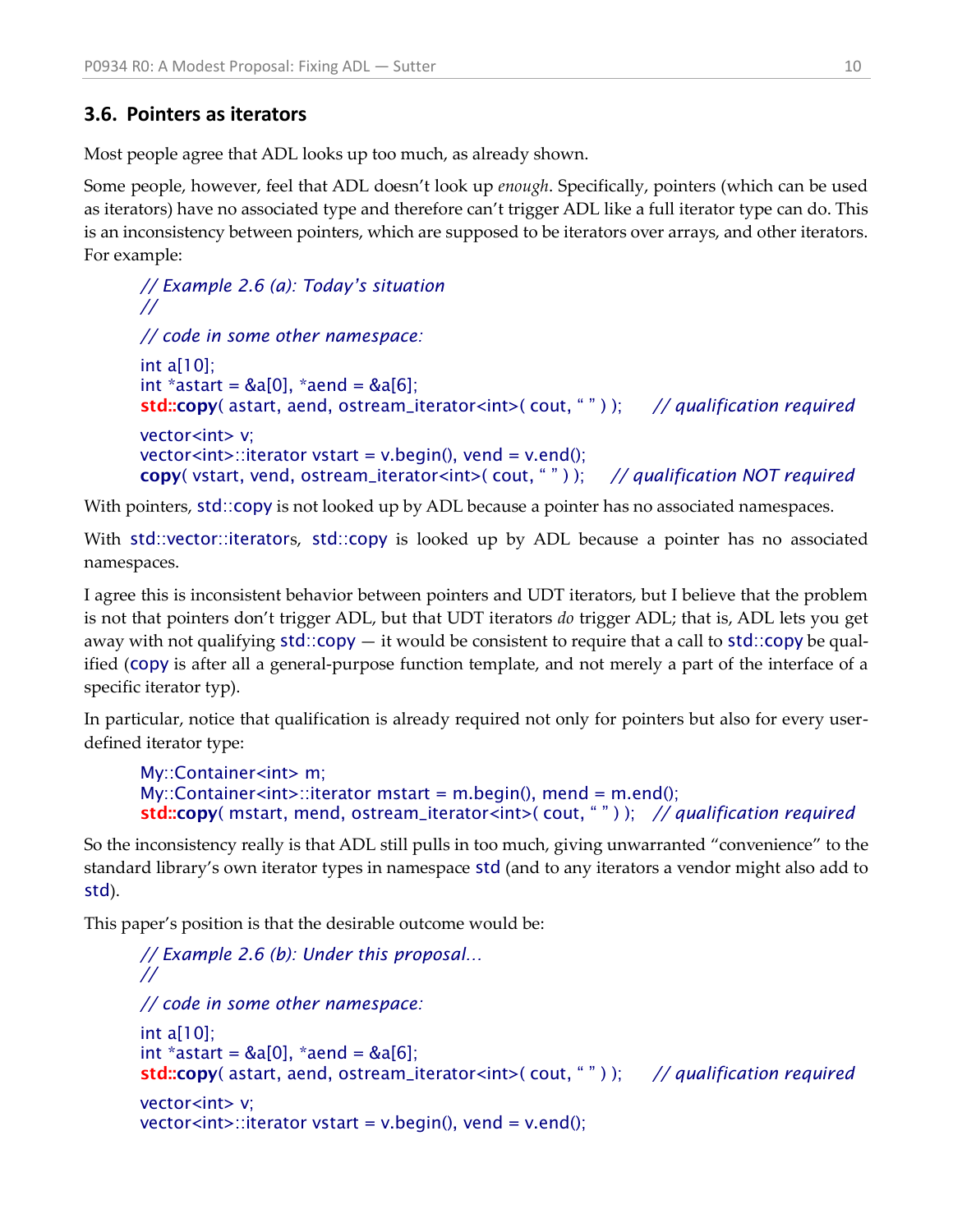std::copy( vstart, vend, ostream\_iterator<int>( cout, " " ) ); *// qualification required* My::Container<int> m;  $My::Containerint>::iterator$  mstart = m.begin(), mend = m.end(); std::copy( mstart, mend, ostream\_iterator<int>( cout, " " ) ); *// qualification required*

Under the proposed change, the qualification would be uniformly required in all the above cases.

#### **3.7. A caution about namespaces and helpers**

Note that a library implementation (including an implementation of the standard library) might choose to define helper functions, possibly templates, inside its own namespace. Because today these can easily be picked up via ADL whenever users of the library use a library type from the same namespace, the only way for a library to have "really private" helpers is to put them in their own nested namespace, and specifically one that contains no types.

# **4. Non-Solutions**

#### <span id="page-10-0"></span>**4.1. "Operator << should be global"**

In response to Example 1, one claim I've heard is that we should have designed the standard library differently, specifically that:

*"If operator<< were defined as global this would cease to be a problem."* —[Anon]

There are several serious problems with that, but pointing out one is sufficient: As illustrated in realworld code in section [0,](#page-4-0) a global operator<< will be hidden by any other operator<< in a namespace, with the result that code in that namespace (or in further nested scopes such as classes inside that namespace) cannot use the global operator without qualification. That is unacceptable because the whole point of operator overloading is to facilitate the use of the operator using natural operator notation.

For example, this option fails to work in the simplest case:

```
// assume the standard library put its operator<< functions
// here in global scope, instead of in namespace std
…
namespace N1 {
  // provide a class X that happens to be streamable
 class X { ... };
  std::ostream& operator<<( const X&, std::ostream& );
  // now write a function…
 void f() {
    std::cout << "Hello, world" << std::endl; // error, global operator is hidden
  } // the programmer probably gets a weird error message that 
} // there's no conversion from const char[13] to N::X… huh?!
```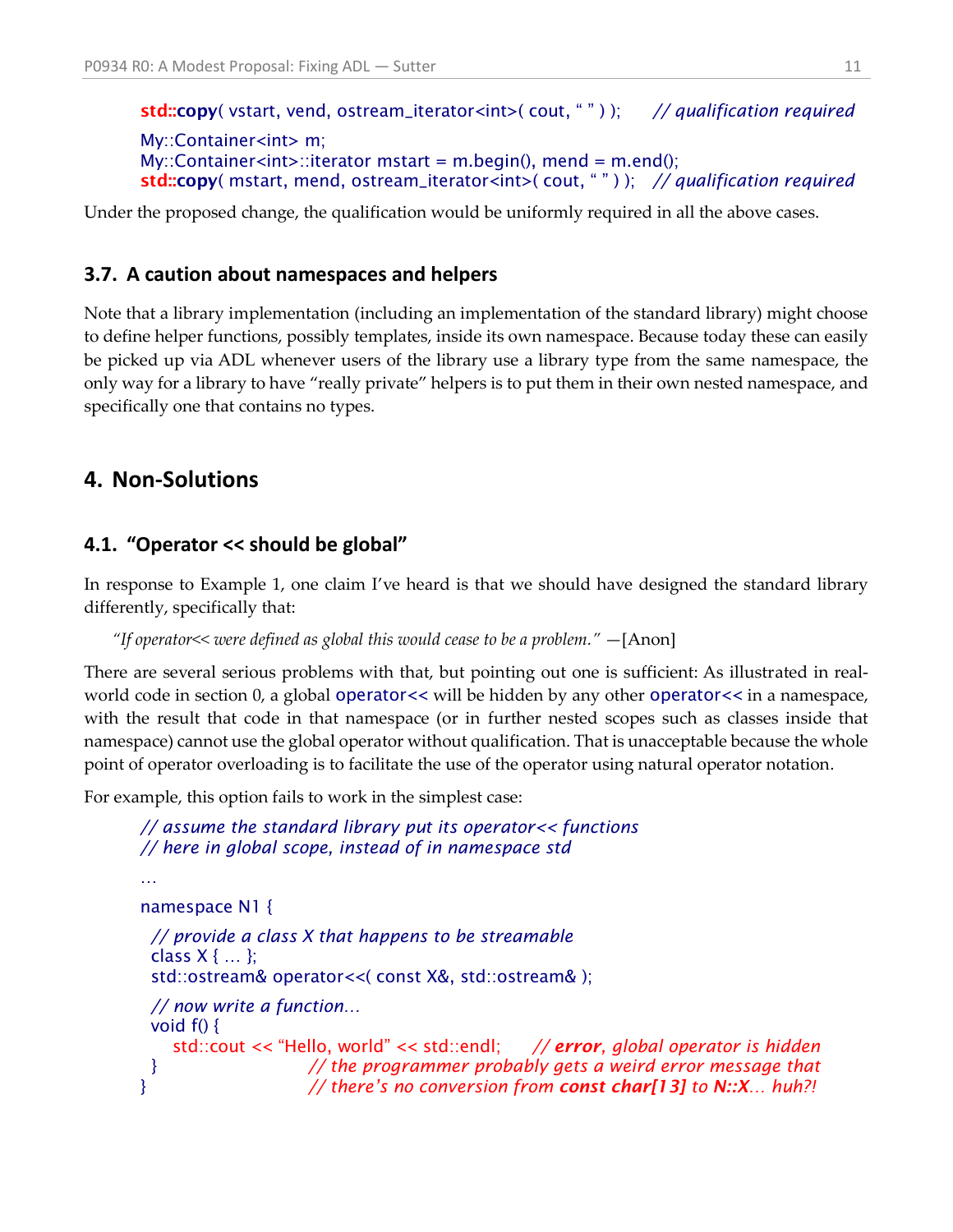Besides, putting more names in the global namespace is pollution, and if this were to be our recommendation then namespaces really would have failed (which I don't believe is true at all).

## **5. Proposal**

#### **5.1. Description**

In short, the key proposed change is to not look up just any function in an associated namespace, but to look up only those that could exactly match the argument that triggered the ADL in the first place (i.e., that have a parameter type that is the same as the argument type, in the same parameter position).

There are two things that need to be fixed:

- **Narrow the set of associated namespaces:** The current set is far too broad. Following the Interface Principle, we only need to perform lookup starting in the namespaces of the type itself and the namespaces of its bases. (Why on earth would we look into the namespaces of template arguments? Nothing in there could possibly be part of the interface of the type, unless the template arguments were also base classes or something. For example, when looking for the nonmember functions that are part of the interface of a template instantiation  $C\ll 1$ , we expect to find them in the namespace of  $C$  (or of  $C \langle X \rangle$ 's bases), not in the namespace of the random type X someone happened to instantiate C with.)
- **Narrow the set of functions looked up:** Instead of looking up any function that happens to be lying around having the correct name, look up only the ones that actually have that type (or base thereof, and possibly pointer-, reference-, or cv-qualified) in the parameter position of the argument that triggered the ADL. For example, the expression std::cout << "Hello" would look into namespace std for a function named operator << but consider only those free functions that have a first parameter of type std::ostream (or bases thereof, and possibly pointer-, reference-, or cvqualified).

Frankly, just making the second change would probably fix every known problem (i.e., it's unlikely that some randomly selected namespace would also happen to harbor a callable function with exactly the same name as the function being looked up *and* having exactly the type we're passing in the function call in the correct position in its parameter list), but we should make the first change too while we're at it to correctly implement the Interface Principle (besides, it's simpler to implement correctly).

### **5.2. Compatibility**

As shown in Examples 2.1 through 2.5, this change fixes code that people are trying to write today, but that is an error (or unspecified and nonportable) according to the current definition of ADL.

I believe the only time the proposed change would break code that is currently correct is when a user is relying on ADL to get a function that is actually unrelated to (i.e., not part of the interface of) the types he's passing. To me this seems like something the user is just getting away with anyway, and the simple fix is to qualify the function name to explicitly reach over into the other namespace. For example:

#include <vector>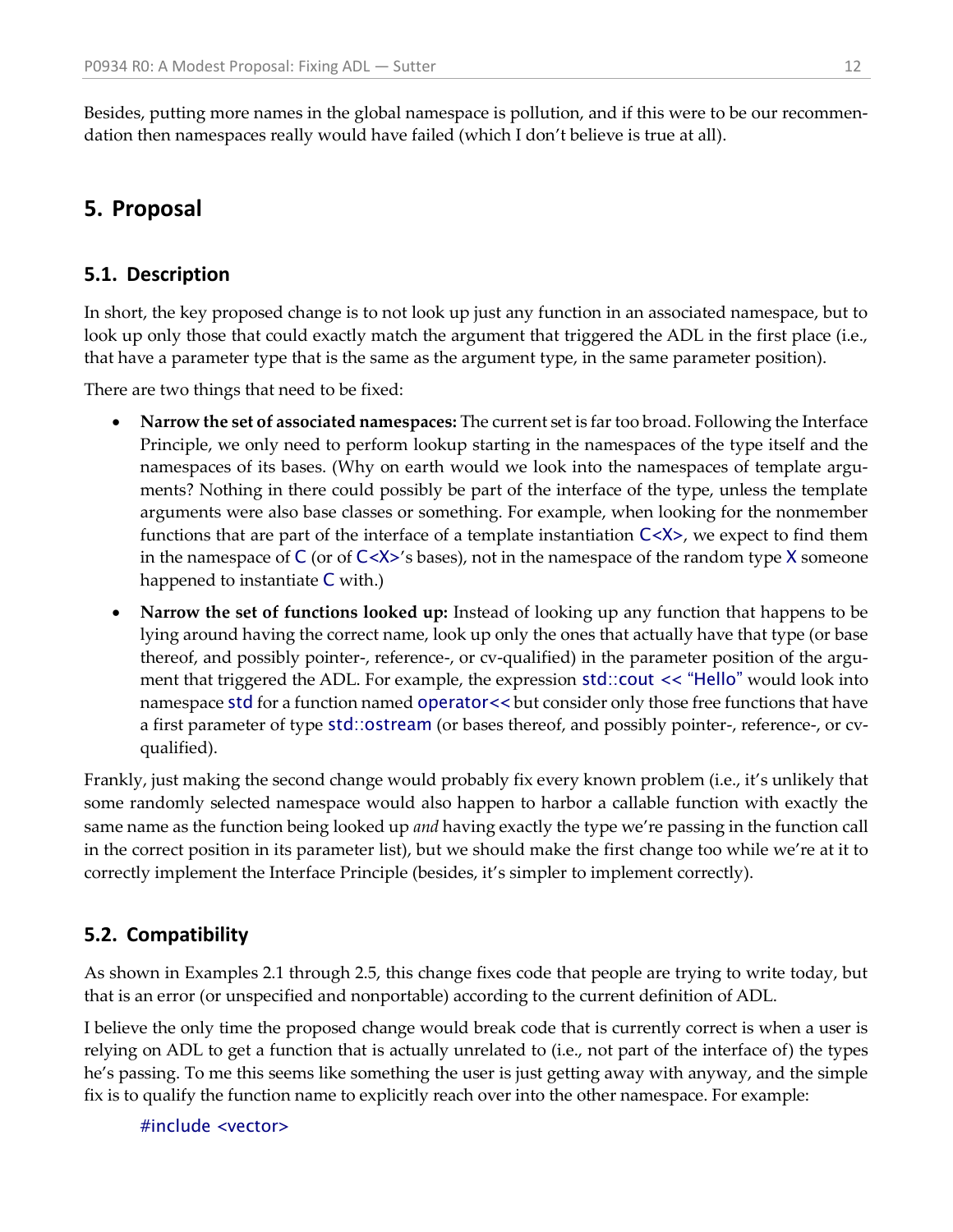```
int main() {
  std::vector<int> v1, v2;
  swap( v1, v2 ); // programmer would have to qualify std::swap to reach into std
}
```
We could optionally also preserve the meaning of such code, by supplying an overload (not specialization) of swap for vectors in namespace std. That explicitly makes swap part of the interface of vector.

## **5.3. Proposed wording**

Modify 6.4.2 as shown (strikeout means removed text, and <u>underline</u> means inserted text):

- 1 [...] These modifications to the search depend on the types of the arguments (and for template template arguments, the namespace of the template argument). […]
- 2 For each argument type T in the function call, there is a set of zero or more *associated namespaces*  and a set of zero or more *associated classes* to be considered. The sets of namespaces and classes are determined entirely by the types of the function arguments (and the namespace of any template template argument). Typedef names and *using-declarations* used to specify the types do not contribute to this set. The sets of namespaces and classes are determined in the following way:
	- If T is a fundamental type, its associated sets of namespaces and classes are both empty.
	- If T is a class type (including unions), its associated classes are: the class itself; the class of which it is a member, if any; and its direct and indirect base classes. Its associated namespaces are the innermost enclosing namespaces of its associated classes. Furthermore, if T is a class template specialization, its associated namespaces and classes also include: the namespaces and classes associated with the types of the template arguments provided for template type parameters (excluding template template parameters); the namespaces of which any template template arguments are members; and the classes of which any member templates used as template template arguments are members. [ *Note*: Non-type template arguments do not contribute to the set of associated namespaces.—*end note* ]

[…]

- 3 […] Otherwise Y is the set of declarations found using ordinary unqualified lookup starting in the namespaces associated with the argument types as described below. […]
- If the ordinary unqualified lookup of the name finds the declaration of a class member function, or a block-scope function declaration that is not a using-declaration, the associated namespaces are not considered. Otherwise the set of declarations found by the lookup of the function name is the union of the set of declarations found using ordinary unqualified lookup and the set of declarations found using ordinary unqualified lookup starting in the namespaces associated with the argument types. [ *Note:* the namespaces and classes associated with the argument types can include namespaces and classes already considered by the ordinary unqualified lookup. —*end note* ] [ *Example:*

```
namespace NS {
   class T\{\};
   void f(T);
```